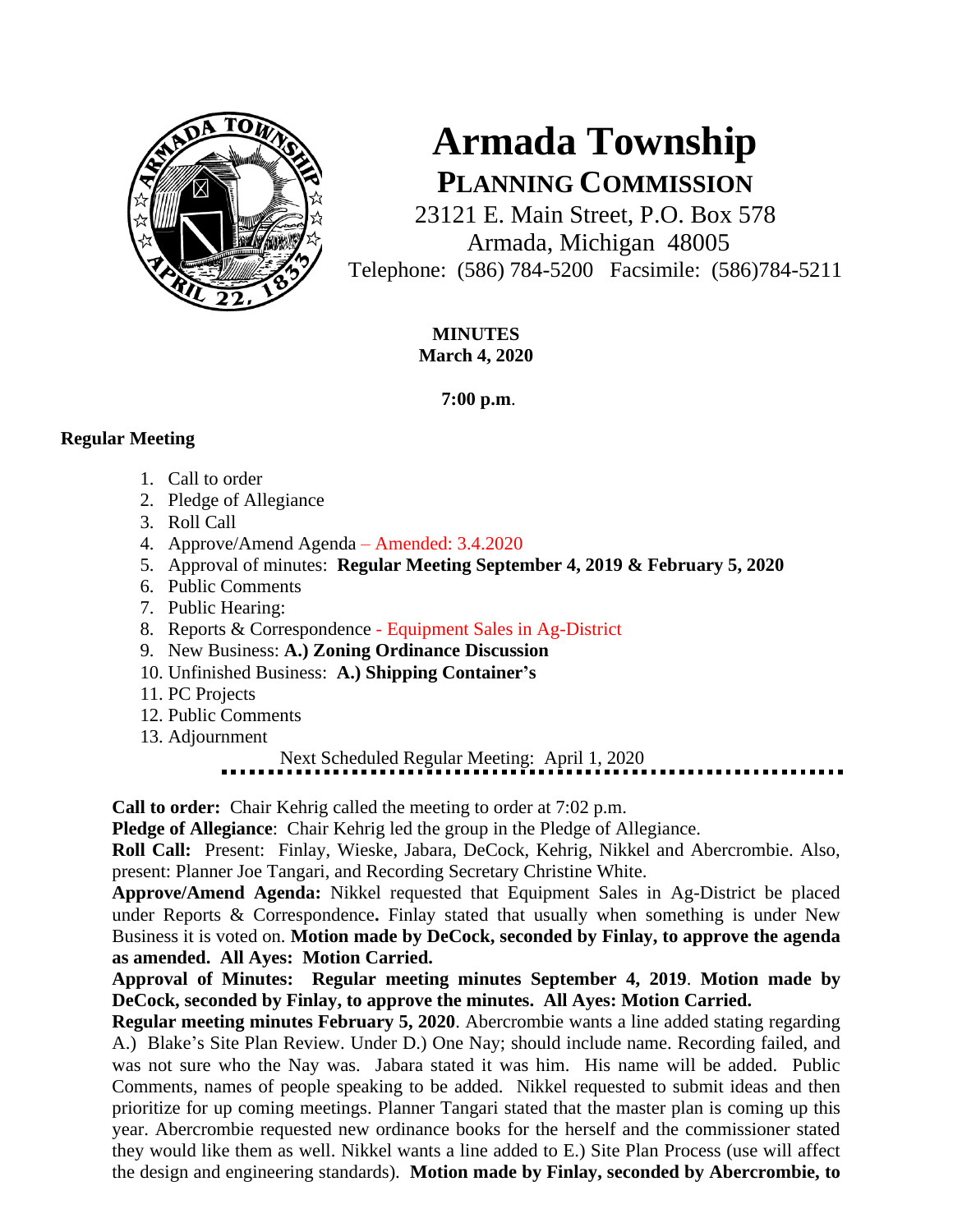### **approve the minutes with corrections made by Beth Abercrombie and Steve Nikkel. All Ayes: Motion Carried.**

**Public Comments:** Andrew Blake questioned if everything the planning commission was trying to figure out is about Blake's. Chair Kehrig responded that it is not. Tracy Kallek stated the Michigan Building Code front cover, first page, covers use group and design construction.

#### **Public Hearing:** None.

**Reports and Correspondence**: Chair Kehrig noted a memo from the Planner in regard to the Master Plan. Planner Tangari went through the memo with the commission suggesting that the commissioner's spend time with page two, and to jot down thoughts for the next meeting. He will be doing the same. Chair Kehrig read two emails from Fire Marshall Kanehl in regard to Blake's. Andrew Blake commented that Sammie, the General Manager for the Farm would be back from vacation next week and would be working with the fire department then. Abercrombie asked about the fire prevention ordinance. It was mentioned that this will be a regulatory ordinance passed by the township board, and not planning commission responsibility.

Chair Kehrig noted that an inquiry from Krause Veterinary came in regarding a crematorium. Jordan Krause was present at the meeting and provided additional information to the commission. The planner noted that this is not a customary part of a veterinary clinic. The ordinance doesn't address crematoria at all, except to say they cannot be part of a funeral home in the B-1 district. A memo from the Planner in regard to Equipment Sales in the AG district was noted. Chair Kehrig asked about where we are with Blake's. Emails were included in the packet in regard to the fire update. Lighting cut sheets are in the file, but Blake's will be providing another copy with larger print. A letter from Blake's in regard to aiming the lighting, or having them off after hours will be provided. A site plan amendment will be needed to place restrooms in the pavilion. **Motion made by Abercrombie, seconded by Wieske, to receive and file as presented. All Ayes: Motion Carried.**

**New Business: A.) Zoning Ordinance Discussion:** Chair Kehrig went over a recent request to conduct equipment sales on an agricultural property. This type of use is not covered under Agribusiness. Sharon Gaier mentioned it was her son's business, he buys from auction's and does repairs, then re-sells. He does have employee's and has out grown the space on the farm he is currently using. He would like to build a new barn with an office, kitchen, and bathrooms. Planner Tangari went over the zoning ordinance that is currently in place. Section 8.01.B.2 list of permitted agri-business uses. It was determined that equipment sales are generally considered to be a commercial use, and should be zoned commercial. Robert VanPamel mentioned that this was very similar to what happened to him twenty-five years ago. He had an eighty-acre farm and was told he was a farmer or he was selling farm equipment. He needed to get a commercial property to do the sales. He sold the farm property in order to buy a commercial property, to do his business. All tractor/equipment sales and repairs in the area have had to move to commercial property. The commission discussed typically this type of use would be in a B-1, B-2, or maybe M-1 district. They looked at the home-based business definition and that was ruled out. Rezoning was discussed, and it was mentioned that the master plan does not intend to have B-1 in that area. A special land use does not allow for equipment sales.

Chair Kehrig went over another recent request to conduct pet cremation. Planner Tangari went over that cremation is not a customary part of a veterinary clinic. The ordinance does not address crematoria at all, except that they can be part of a funeral home in the B-1 district. The commission discussed if they wanted to make an amendment to the zoning ordinance that would permit this type of use under certain circumstances. Planner Tangari will be bringing back more information for both pet and human crematoriums next month for further discussion.

**Unfinished Business: A.) Shipping Container's:** Planner Tangari went over a memo with the commission, in regard to shipping containers and trailers as accessory buildings. This was tabled last month for more information from the MTA and the township board. Commissioner Nikkel went over with the commission that the supervisor has one issue with a complaint. He did not get a clear understanding of the direction the board would like to take in regard to the ordinance or enforcement. Chair Kehrig said he got the impression that an ordinance was needed, but also lacked understanding in regard to direction. He was clear that after doing research, that some